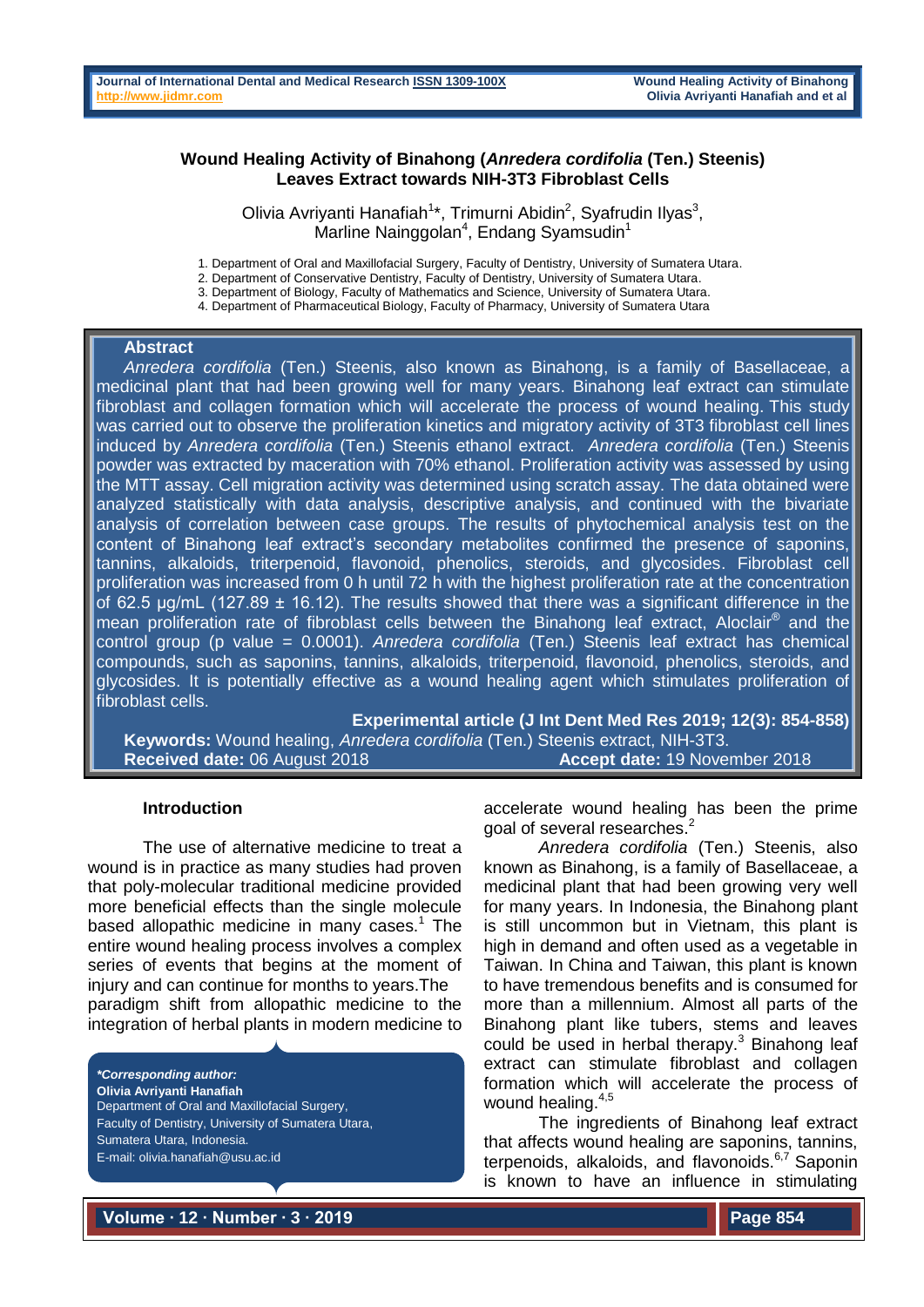proliferation of fibroblasts and collagen formation, which in turn plays a role in the process of wound healing.4,5 Saponins play a role in the synthesis of TGF-β1 and modifications of the TGF-β1 and TGF-β2 receptors in fibroblasts. This will stimulate the synthesis of fibronectin. Moreover, saponins have the ability to act as a cleanser and possesses antiseptic properties which serve to kill and prevent the growth of microorganisms that arise in the wound, thus preventing severe infections in the wound.<sup>8</sup>

Tannins and alkaloids have antimicrobial properties and antioxidants that aid the wound healing process by preventing and keeping the wound area from being damaged by free radicals and inhibit the growth of pathogenic bacteria in the wound.<sup>9</sup>

Flavonoids act as a potent antioxidant, anti-bacterial, anti-aging, anti-leukemic and as a potent vasodilator. The antimicrobial effect of flavonoids is by inhibiting the synthesis of DNA, proteins and lipids of bacteria. Flavonoids inhibit the function of the cytoplasmic membrane by forming complex compounds against extracellular proteins that interfere with the integrity of bacterial cell membrane. Flavonoids also have a tendency to bind to bacterial proteins and are capable of inhibiting the enzyme activity involved in the metabolic processes of bacteria.<sup>10,11</sup>

Topical application of Binahong (*Anredera cordifolia* (Ten.) Steenis) leaf paste showed higher percentage of wound contraction in the wound healing process of Mus muscularis mice. Binahong leaf paste can be used widely as an alternative for wound care after further studies were conducted.<sup>12</sup> The Binahong leaf extract is beneficial in wound healing, where flavonoid acted in anti-inflammatory mechanisms, inhibition<br>of free radical activity, and enhanced of free radical activity, and enhanced epithelialization.<sup>13</sup>

The purpose of this research is to observe the proliferation kinetics and migratory activity of 3T3 fibroblast cell lines induced by *Anredera cordifolia* (Ten.) Steenis ethanol extract.

# **Methods**

# **Cell line**

Swiss 3T3 albino mouse fibroblasts were maintained in Dulbecco's Modified Eagle's Medium (DMEM) supplemented with 10% fetal bovine serum (FBS), 100 IU/ml penicillin and 100

**Volume ∙ 12 ∙ Number ∙ 3 ∙ 2019**

 $g/ml$  streptomycin, at 37 $^{\circ}$ C in a humidified atmosphere containing 5% CO (all Gibco-BRL, Netherlands).

# **Preparation of extract**

Leaves of fully grown Binahong plants were plucked and used as sample for this study. Initially, before pulverizing the Binahong leaves, a few steps were taken. The leaves were washed under running water to remove sand and dirt, drained, weighed, and its wet weight was noted. Binahong leaves were collected and weighed as much as 10 kg, then washed and dried under 40 $\degree$ C and later, weighed in as dry weight of 400 grams. Furthermore, the leaves were crushed, and pulverized Binahong leaves were obtained. A total of 400 grams of pulverized Binahong leaves were placed in a closed vessel and soaked with 70% ethanol that had been distilled for 5 days at room temperature. After 5 days, the liquid is removed and filtered with filter paper, then the powder was soaked again with 70% ethanol that had been distilled for 2 days and a final filtering process was conducted. Then, vacuum rotary evaporator and water bath was used to evaporate the solvent until the extract became desiccate. 13

# **Examinations of secondary metabolites in Binahong**

Testing of flavonoids and tannins was done using spectrophotometry and saponins were tested using a thin-layer chromatographic scanner.

# **Cell proliferation**

Ethanol extract was submitted for cytotoxicity test. 3T3 cell line  $(5 \times 10^3 \text{ cells/mL})$ was grown in DMEM complete medium. After 24; 48 and 72 h treatment, MTT assay was performed and cell viability was counted to calculate the antiproliferative activity.<sup>14</sup>

# *In vitro* **wound healing assay**

The migration assay was carried out with NIH-3T3 cells that were seeded at 5x10<sup>4</sup> cells/well in 24-well plates and incubated for 24 h at  $37^{\circ}$ C. Cultured cells were washed with PBS. Scratch was done at the bottom center of the well within the cell layer using a yellow tip. Cell residues in the plate were washed with PBS and treated with Binahong extract and Aloclair®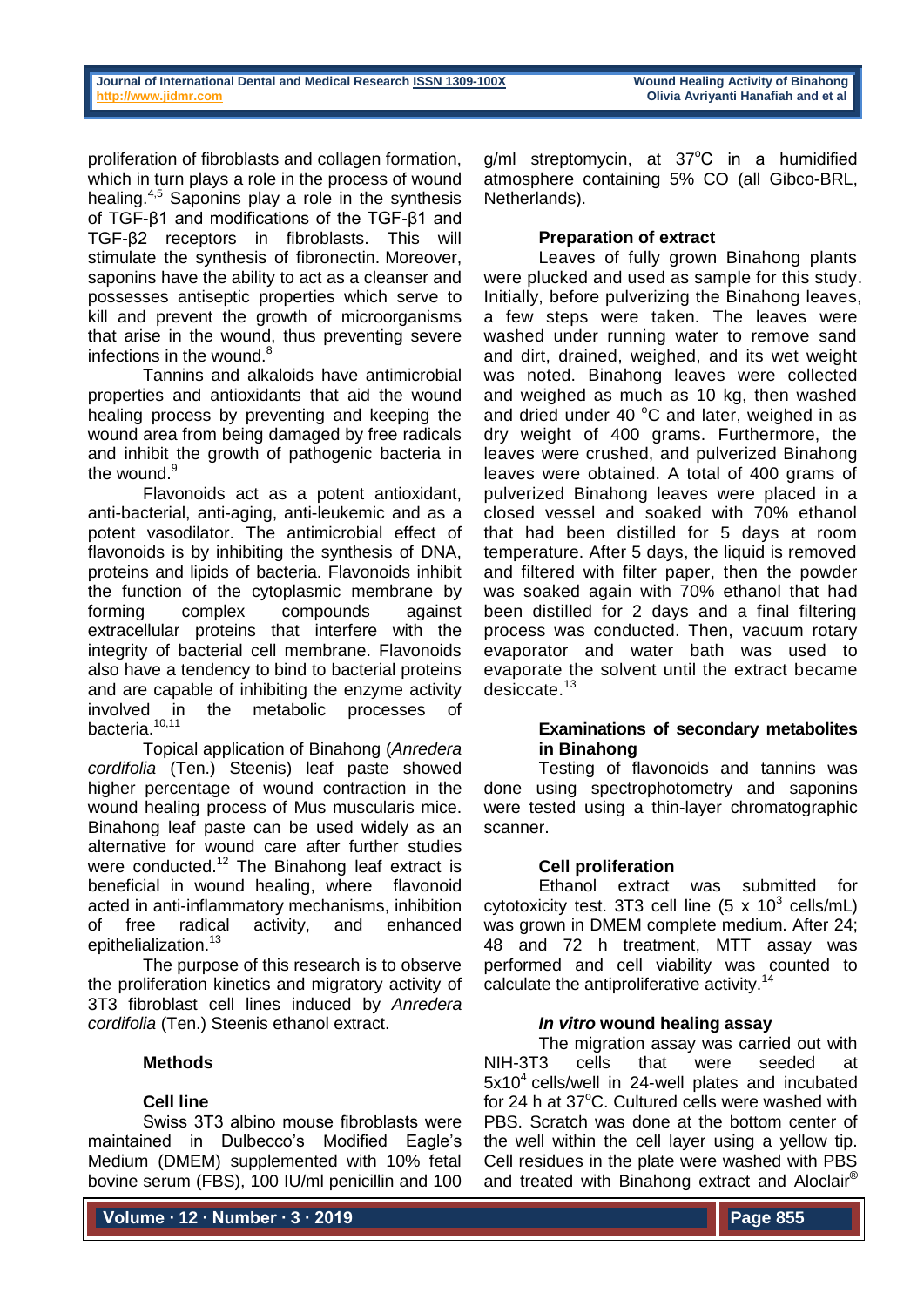| Journal of International Dental and Medical Research ISSN 1309-100X |  |  |  |
|---------------------------------------------------------------------|--|--|--|
| http://www.iidmr.com                                                |  |  |  |

Plus Gel (Sinclair Pharma Srl, Milan, Italy), then incubated for  $24$  h at  $37^{\circ}$ C and documented under an inverted microscope to measure rate of cell migration after 0, 6 and 24 h. The space from the scratch treatment between control and treatment groups were quantified using the ImageJ software (National Institute of Mental Health, Maryland, USA) and defined as the cell migration area.<sup>8,14,15</sup>

#### **Statistical analysis**

The results were presented as means ± SD. The data obtained were analyzed statistically with data analysis, descriptive analysis, and continued with bivariate analysis with one-way Anova to analyze the correlation between case groups. The statistical analysis was carried out by using the Statistical Package for the Social Sciences version 21 (IBM<sup>®</sup> Inc, New York, USA).

## **Results**

| No | The active ingredients of<br>secondary metabolites of<br><b>Binahong</b> | <b>Test result</b> |
|----|--------------------------------------------------------------------------|--------------------|
| 1  | Saponin                                                                  | ٠                  |
| 2  | Tannin                                                                   | ٠                  |
| 3  | Triterpenoid                                                             | ٠                  |
| 4  | Alkaloid                                                                 | ٠                  |
| 5  | Flavonoid                                                                | ٠                  |
| 6  | Phenolic                                                                 | $\ddot{}$          |
| 7  | Steroid                                                                  | ٠                  |
| 8  | Glycoside                                                                | ٠                  |

**Table 1.** Tally Sheet Containing Secondary Metabolites of Binahong Leaf Extract.

| The active<br>Ingredient of<br>Secondary<br><b>Metabolites</b><br>of Binahong | Test<br>1 | Test<br>2 | Test<br>3 | Σ<br>Test | <b>Testing</b><br><b>Methods</b> |
|-------------------------------------------------------------------------------|-----------|-----------|-----------|-----------|----------------------------------|
| Saponins                                                                      | 1.08      | 1.07      | 1.09      | 1.08      | TLC scanner                      |
| Tannins                                                                       | 1.56      | 1.61      | 1.58      | 1.58      | Spectrophoto<br>metry            |
| Flavonoids                                                                    | 0.41      | 0.39      | 0.37      | 0.39      | Spectrophoto<br>metry            |

**Table 2.** Quantitative Analysis of the Secondary Metabolites in Binahong Leaf Extract.

The results of the phytochemical analysis test on the content of Binahong leaf extract's secondary metabolites [done in Laboratory of the Research Institute for Spices and Medicinal

**Volume ∙ 12 ∙ Number ∙ 3 ∙ 2019**

Plants (Balitro)] and quantitative analysis of the differences in the content of Binahong leaf extract's secondary metabolites, such as saponins, tannins, and flavonoids are shown in Table 1 and 2.

Figure 1 shows that the Binahong leaf extract had increased the proliferation rate of 3T3 fibroblast cell line (*in vitro*). Proliferation of 3T3 fibroblast cells were increased from 0 h until 72 h with the highest proliferation rate noted at the concentration of 62.5 µg/mL (127.89 ± 16.12).



**Figure 1.** Proliferation Kinetics of Fibroblast Cell Activity Towards 3T3 Cell Lines of Anredera Cordifolia (Ten.) Steenis.

Table 3 shows the statistical analysis of wound healing assay between Binahong leaf extract, Aloclair® and the control group. The highest fibroblast proliferation rate after 6 hours of exposure was found in the Binahong extract group (33,54  $\pm$  1,30). Application of Aloclair<sup>®</sup> 250 ppm gel obtained the average value of  $23.17 \pm 1$ 1.34, while the control group obtained the mean value of  $16.04 \pm 1.22$ . The results showed that there was a significant difference in the mean proliferation rate of fibroblast cells (p value  $=$ 0.0001).

| <b>Treatment</b>  | 6 hrs            | 24 hrs           |
|-------------------|------------------|------------------|
| Aloclair 250 ppm  | $23.17 \pm 1.34$ | $48.29 \pm 0.85$ |
| Binahong 62,5 ppm | $33,54 \pm 1,30$ | $55.08 \pm 1.04$ |
| Control           | $16,04 \pm 1,22$ | $38.32 \pm 2.08$ |

**Table 1.** Statistical Analysis of Wound Healing Assay Between Binahong Leaf Extract and Aloclair.

The highest fibroblast proliferation rate after 24 hours of exposure was found in the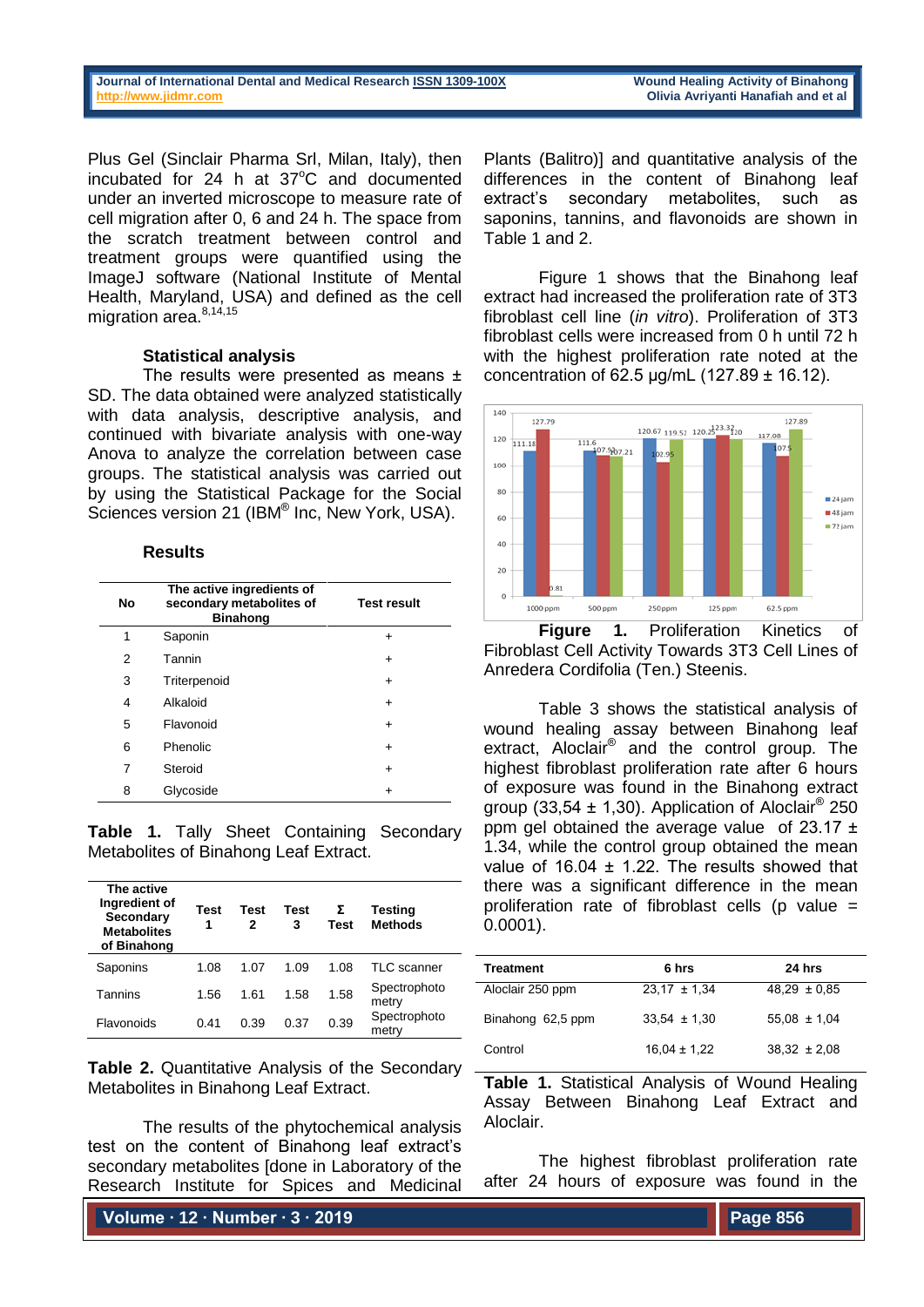| Journal of International Dental and Medical Research ISSN 1309-100X | <b>Wound Healing Activity of Binahong</b> |
|---------------------------------------------------------------------|-------------------------------------------|
| http://www.jidmr.com                                                | Olivia Avriyanti Hanafiah and et al       |
|                                                                     |                                           |

Binahong leaf extract group (55.08 ± 1.04). Application of Aloclair® 250 ppm gel obtained the mean value of  $48.29 \pm 0.85$ , while the control group obtained the mean value of 38,32 ± 2,08. The results showed that there was a significant difference in the mean proliferation rate of fibroblast cells (p value  $= 0.0001$ ).



**Figure 2.** Comparison of Wound Distance in 3T3 Fibroblast Cell Line Between Binahong Leaf Extract, Aloclair® and the Control Group.

## **Discussion**

This study showed that the Binahong leaf extract had chemical compounds, such as saponins, tannins, alkaloids, triterpenoid, flavonoid, phenolics, steroids, and glycosides (Table 1 and 2). The results of this study was similar to the research conducted by Kaur, et al. and Yuliani, et al. A research conducted by Astuti, et al., showed that saponin, triterpenoid, and steroid compounds were only found on the stems and leaves of the plant, whereas alkaloid compounds were mainly found on the leaves, stems, and tubers of plants. $5,12$  The results of this study is also comparable to the study by Lestari D, et al., in Bandung, Indonesia where the phytochemical screening of crude drug, extract and fractions of Binahong leaves had confirmed the presence of saponin, flavonoid, alkaloid and triterpenoid in Binahong leaves.<sup>16</sup>

In Figure 1, Binahong leaf extract with the concentration of 1000 ppm had proven to be toxic towards the 3T3 fibroblast cells. Hence, it can be assumed that the Binahong extract with the concentration of 500 ppm is within the safety margin whereas 1000 ppm is considered overdosage and capable of inducing necrosis of the 3T3 fibroblast cells. As a rule, the therapeutic effect or toxic action of a drug depends critically on the response of a single organ (or cells) or a limited number of organs. Experimentation on isolated organs or cells offers several disadvantages; (1) Unavoidable tissue injury during dissection, (2) loss of physiological regulation of function in the isolated tissue, and (3) the artificial milieu imposed on the tissue. In this study, as the concentration is raised by a constant factor, the increment in effect diminishes steadily and tends asymptotically toward zero, the closer one comes to the maximally effective concentration.<sup>17</sup> Binahong leaf extract with the concentration of 62,5 ppm showed the greatest ability in stimulating fibroblast cell proliferation (Figure 1). This low dose in comparison to the other extract concentrations (125 ppm, 250 ppm, 500 ppm, 1000 ppm) indicates a greater potency of the Binahong leaf extract as a drug as it is capable of stimulating fibroblast proliferation at a concentration of 62,5 ppm. $^{18}$ 

In Table 3 and Figure 2, the Binahong leaf extract with the concentration of 62,5 ppm showed greater potency of stimulating wound contraction by inducing 3T3 fibroblast proliferation compared to Aloclair® (Aloe vera) gel of 250 ppm and the control group. The *Anredera cordifolia*  (Ten.) Steenis contain triterpenoids/ steroids, saponins, tannins, flavanoids, glycosides which has the ability to promote fibroblast proliferation.3,5,8 A study by Zhang, et al., found that saponins from *Anredera cordifolia* (Ten.) Steenis stimulated fibroblast proliferation and myofibroblast differentiation in the wound and thus accelerated wound closure.<sup>15</sup> The mechanism of action of saponins in wound healing is to stimulate the production of type I collagen, which has an important role in wound closure and increases rate of epithelialization in tissues. Flavonoids act by inhibiting the lipid peroxidation process and are responsible for scavenging free radicals, thus preventing and retarding cellular necrosis, and increasing vascularization at the wound site. Inhibition of

**Volume ∙ 12 ∙ Number ∙ 3 ∙ 2019**